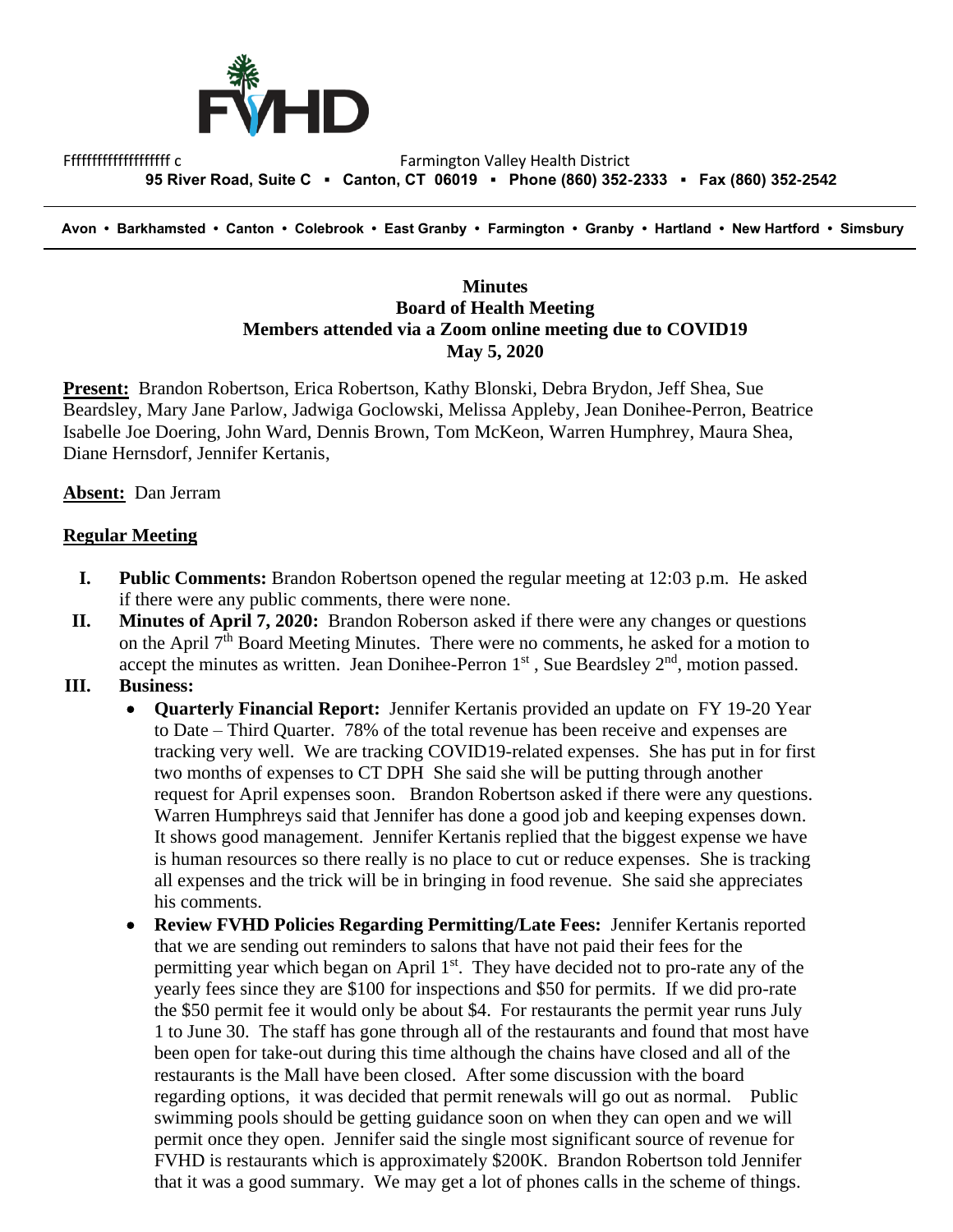Jennifer said fees, for a Class IV is \$500, and most big restaurants are \$450. Brandon said since restaurants have been open in some capacity, is the Board okay with us sending out their normal invoice or do any of you have any questions? Jennifer said that no one has asked yet for a refund but she is expecting some push-back. Diane Hernsdorf asked if we are going to have to do more guidance when they reopen? Jennifer Kertanis said that yes and we have already done that with the restaurants that are doing take-out. She said we will be doing abbreviated inspections for those that are open now. She said they will be doing full inspections for the restaurants that are reopening. Warren Humphreys asked if a restaurant needs to be inspected before they open? Jennifer said yes. Warren then asked if Jennifer will be deferring payments? Jennifer said that she doesn't have the administrative support to do that, it would be challenging. Not enough staff for enforcement. Jadwiga Goclowski said to Jennifer, just send out the invoices and see what kind of responses we get. Brand Robertson asked if she means we should deal with issues by exception? Jadwiga said yes. Brandon said it was a good approach, he is concerned about deferring or waiving of fees. He said fee revenue is a large part of our income. He asked if there is a general consensus from the Board. The Board agreed. Melissa Appleby asked if that includes refunds. Jennifer Kertanis said that historically, we have not done this, we can bring them back to the Board for review. Brandon said we should resolve those at the staff level. Jeff Shea asked if we have a cash flow issue? Brandon said no, and asked Jennifer to keep us up to speed on any revenue strings.

- **Request for Federal Funding:** Jennifer Kertanis reported that FVHD will be getting some CDC emergency preparedness funding through the State. The first reimbursement request from the State covers the period from  $1/1/20 - 03/31/20$ . This money is from federal funding, crisis funding that was given to the State of \$7 million. The State did get more but DPH has not indicated that local health departments will get any additional funding. Jennifer said that we put in for \$10K for overtime and \$10K in items that were purchased for our COVID response including lap tops. She is hopeful that we will get that full reimbursement and will let the Board know. The State is pushing back on the purchase of the laptops. Brandon Robertson asked what was the timeframe for reimbursement. Jennifer said she has not heard yet. They are a month behind. Brandon asked if the State retains what they don't give out? Jennifer said yes.
- **Staffing:** Brandon Robertson asked Jennifer if everyone (staff) was healthy? Jennifer said yes. The staff is working half week from home and half in the office on rotating basis but she will be bringing everyone back next week. Deb Doyon will retire as of June  $12<sup>th</sup>$ . She is busy writing protocol on instructions on her duties. She said the job description is ready and she said we may be inundated with resumes. Jennifer said that we are asking for payroll experience and the application will help with that. There will be overlap for training. It will be difficult to train with social distancing still in place. Brandon Robertson said congratulation to Deb as well as some of the other Board members.

Debra Brydon asked Jennifer if she is getting a lot of complaints of restaurants not doing the correct things with social distancing? Jennifer said we are getting some.

**IV. Report from Director: Update-2019 novel Coronavirus:** Jennifer Kertanis said that as of 5/4/20 the Farmington Valley had 424 lab confirmed cases and 60 deaths. 200 lab confirmed cases and 54 deaths were in long term care facilities. The older population has been hit hard. 1.3% of the total population has been tested in our area, 3% have been tested in the State. She said it is discouraging, the testing capacity has not changed. The drive-by testing sites close at 11:00 a.m. because of lack of supplies. Dennis Brown said most of the testing has been in the "hot" spots, Fairfield county and the shoreline. He also said that the rapid tests are showing a lot of false positives. Jennifer Kertanis said that the FVHD has been doing all of their own contact tracing since we received our first positive, all except for